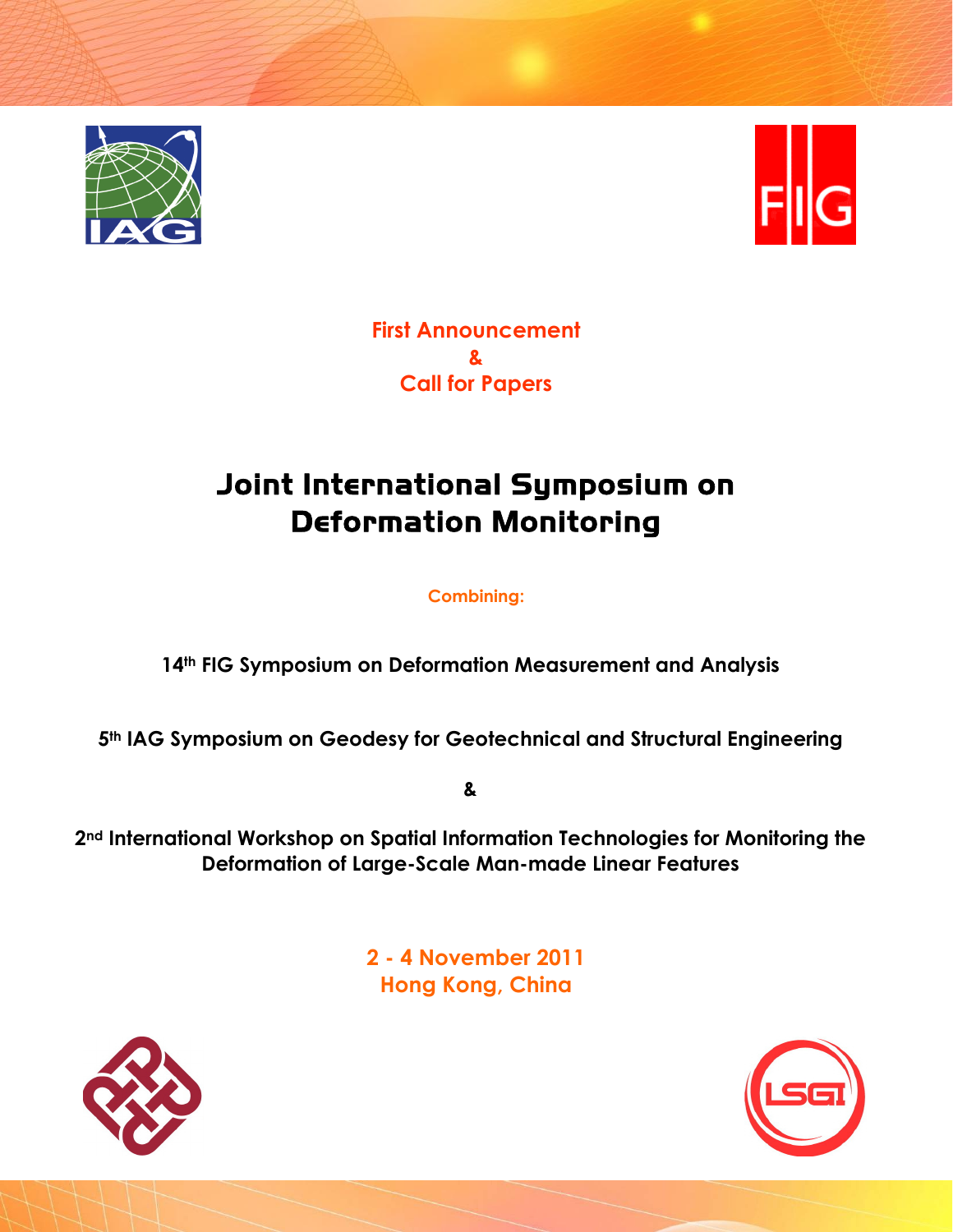## Invitation

Structural failures such as collapses of bridges and buildings and geohazards caused by events such as landslides, ground subsidence and earthquakes are world-wide problems that often lead to significant economic and life losses. It is therefore important to carry out concerted systematic research to better understand and manage these problems.

Rapid developments in engineering, micro-electronics and computer sciences have significantly changed both sensors/instrumentation and methodology in Applied Geodesy, Engineering Surveying and the related fields, including those for monitoring natural phenomena and man-made structures. There is nowadays a high demand to develop new monitoring concepts and solutions to meet the real needs of the society in minimizing the negative environmental impacts.

The International Federation of Surveyors (FIG) Working Group 6.1 "Deformation Measurement and Analysis" and the International Association of Geodesy (IAG) represented by Sub-Commission 4.2 "Applications of Geodesy in Engineering" and Sub-Commission 4.4 "Applications of Satellite & Airborne Imaging Systems" have been very active in developing and applying new methods and technologies for deformation measurements, analysis and interpretation.

The announced symposium is the 3rd time for the FIG and IAG groups to have a joint meeting on this important topic, combining the 14<sup>th</sup> FIG Symposium on Deformation Measurement and Analysis and the 5th IAG Symposium on Geodesy for Geotechnical and Structural Engineering. In addition, this event is also joined by the 2nd International Workshop on Spatial Information Technologies for Monitoring the Deformation of Large-Scale Man-Made Linear Features.

Scientists, engineers, educators, representatives from public authorities, policy makers in surveying, geodesy, civil, structural, geotechnical and mining engineering, geology, geodynamics, geosciences, geohazard studies and hydrology are invited to attend this international event to share the latest research results and experiences in deformation measurement, analysis and interpretation.

*Prof. Wolfgang Niemeier, Chair of FIG Working Group 6.1* 

*Prof. Günther Retscher, Chari of IAG Sub-Commission 4.2* 

*Prof. Xiaoli Ding, Chair of IAG Sub-Commission 4.4 & Chair of Organizing Committee*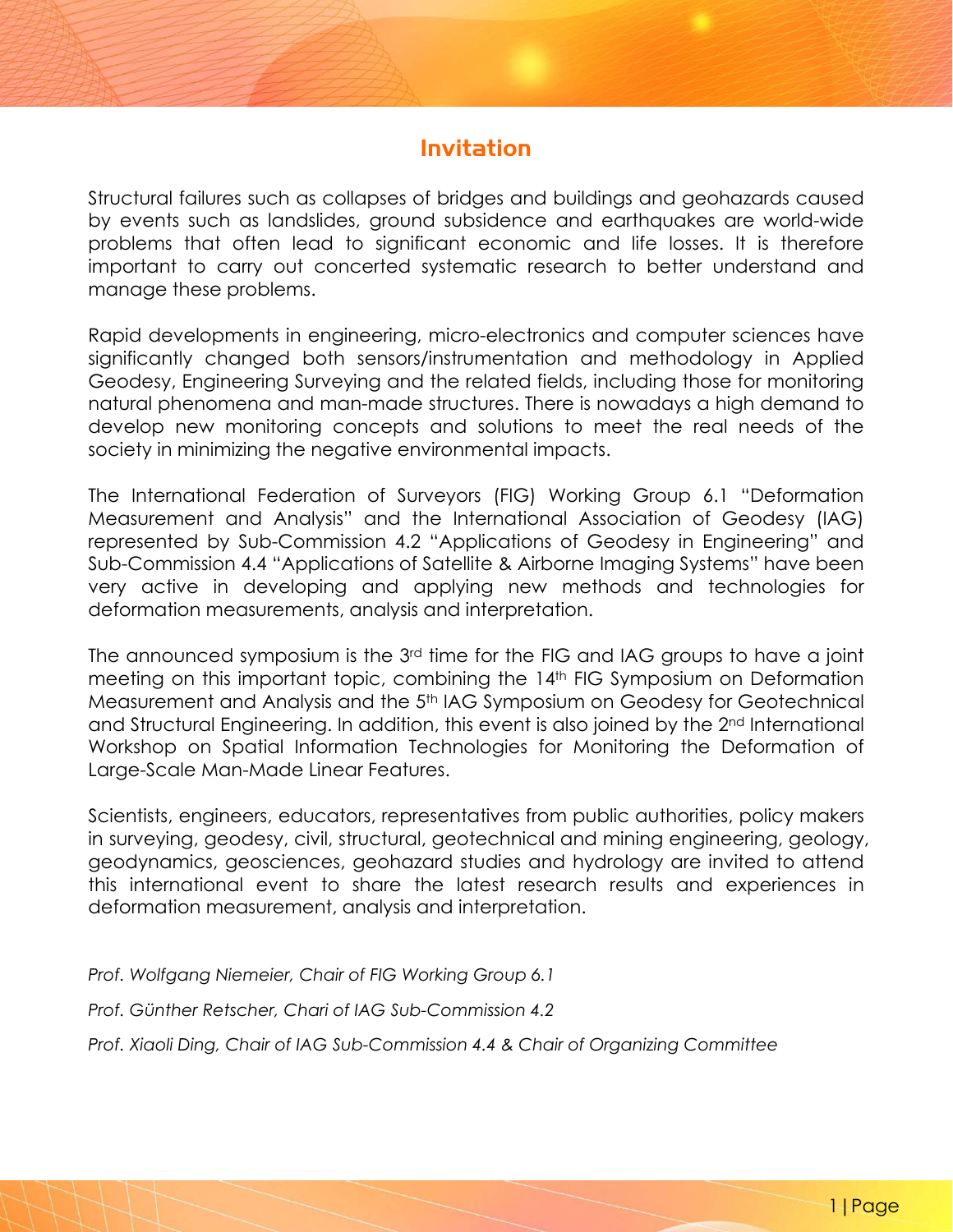## Themes of Symposium

The technical programme will consist of plenary sessions followed by special and poster sessions. Keynote speakers will present their general views on selected topics of geodetic, geotechnical and structural monitoring, modern sensor developments and related fields. Presentations in special and poster sessions will cover specific areas of developments, concepts and ideas.

The symposium welcomes contributions on any topics related to deformation monitoring, including modelling, measurements, analysis and interpretation of deformations. As examples, the following areas of interest are listed:

- $\blacksquare$ Monitoring Concepts for Static and Dynamic Deformations of Engineering and Geotechnical Structures
- $\blacksquare$ Geometrical, Deterministic and Non-Parametric Modelling of the Behaviour of Structures
- $\blacksquare$ Interdisciplinary Approaches for the Design and Analysis of Deformation **Measurements**
- $\blacksquare$ Innovative Concepts for Sensors and Methods
- $\mathbf{r}$ Multi-Sensor Systems and Sensor-Networks
- $\blacksquare$ Automation of Monitoring Measurements and Interpretation
- $\blacksquare$ Warning and Alert Systems
- $\blacksquare$ Applications in Geotechnical and Structural Engineering
- $\mathbf{r}$ Applications in Geosciences on Local and Regional Scales

## Technical Exhibition

A technical exhibition will be open to companies for presentation of their products and services related to the themes of the symposium. For additional information, please contact the symposium secretariat.

## Important Dates

- 
- 
- 
- 
- ★ 2-4 November 2011 Symposium
- **★ 1 May 2011 Deadline for abstract submission**
- **★** 1 June 2011 Notification of acceptance
- **★** 1 August 2011 End of early bird registration
- **★** 1 September 2011 Deadline for full paper submission (optional)
	-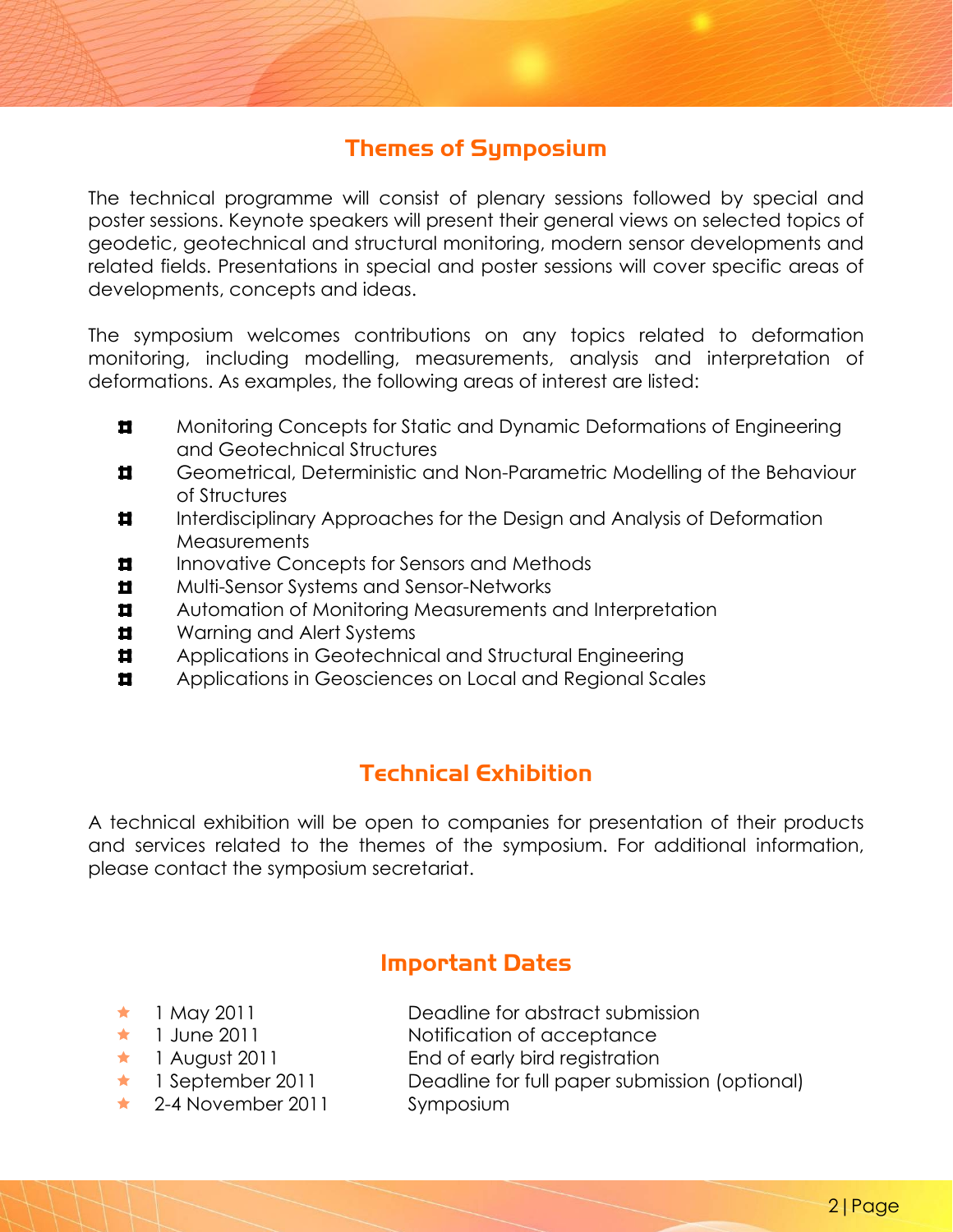#### Organizing Committee

Prof. Xiaoli Ding (Chair) Hong Kong Polytechnic University Prof. Wu Chen **Hong Kong Polytechnic University** Mr. Wai-ben Cheng Royal Institute of Chartered Surveyors Dr. Bruce King **Example 20** Hong Kong Polytechnic University Mr. Simon Kwok Hong Kong Institute of Surveyors Mr. Lit Yin Lam **Hong Kong Institution of Engineering Surveyors** Prof. Zhilin Li **Hong Kong Polytechnic University** Dr. George Liu **Hong Kong Polytechnic University** Prof. Hui Lin Chinese University of Hong Kong Dr. Bo Wu **Hong Kong Polytechnic University** Prof. Qiming Zhou Baptist University of Hong Kong Miss Violet Tsang (Secretary) Hong Kong Polytechnic University

#### International Scientific Committee

Prof. Dorota Brzezinska Ohio State University, USA Prof. Heiner Kuhlmann University Bonn, Germany Prof. Deren Li Wuhan University, China Prof. Jingnan Liu Wuhan University, China Prof. Zhong Lu USGS, USA Prof. Fabio Rocca Politecnico di Milano, Italy Dr. Masanobu Shimada JAXA/EORC, Japan Prof. C.K. Shum **Ohio State University, USA** Prof. Stathis Stiros **Patras University, Greece** 

Prof. Wolfgang Niemeier (Chair) Technische Universität Braunschweig, Germany Prof. Fritz Brunner **Francisco Craz University of Technology**, Austria Prof. Richard Bamler German Aerospace Centre (DLR), Germany Prof. Adam Chrzanowski University of New Brunswick, Canada Prof. Anna Szostak-Chrzanowski Wroclaw Technical University, Poland Prof. Clive Fraser University of Melbourne, Australia Prof. Alojz Kopacik Cartography at SUT Bratislava, Slovakia Prof. Hansjoerg Kutterer Leibniz University Hannover, Germany Prof. Gyula Mentes **Hungarian Academy of Sciences, Hungary** Prof. Witold Proszynski University of Technology, Poland Prof. Guenther Retscher Vienna University of Technology Austria Dr. Bjoern Riedel Technical University Braunschweig, Germany Prof. Chris Rizos University of New South Wales, Australia Prof. Gethin Roberts University of Nottingham Ningbo, China Prof. Hoze Tsu **Chinese Academy of Sciences, China**